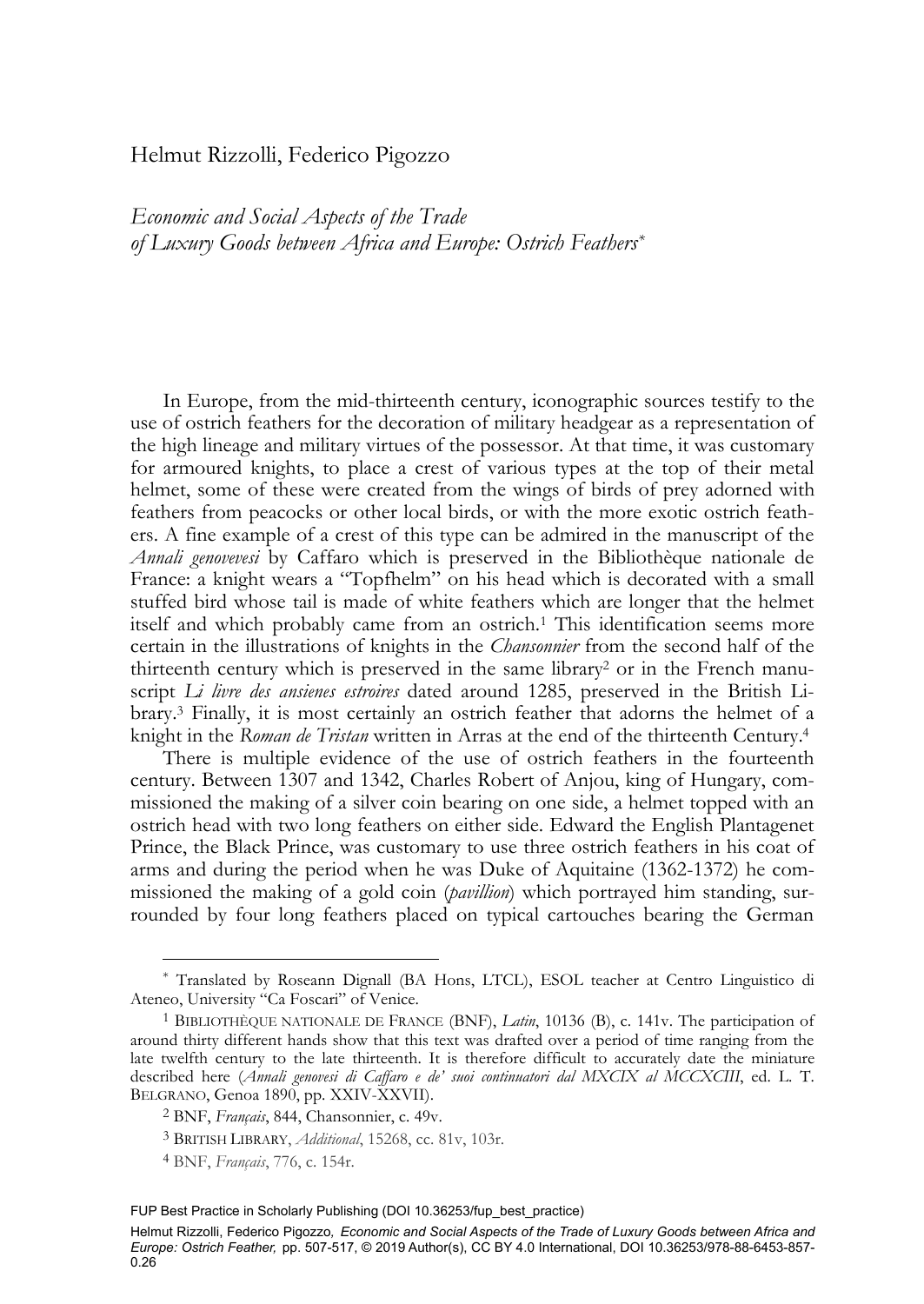motto "Ich dien" (I serve). In 1368, the Duke of Savoy, Amadeus VI purchased eight ostrich feathers for his own helmet in view of his participation in a tournament organized by the Viscount of Milan<sup>5</sup> and in May 1386, Lord of Verona, Antonio della Scala, carried 200 ostrich feathers with him which were to donate to the best fighters of the huge army that was about to attack the enemy city of Padua.<sup>6</sup>

The raw material for the decoration of military headgear was made available thanks to Mediterranean commercial networks. During the Middle Ages large regions of North Africa, Syria and the Euphrate valley were populated by a subspecies of the ostrich, the *Struthio camelus syriacus*, characterized by its smaller dimensions in comparison with its Central African relatives and which became extinct in the mid-twentieth century.7 This variety still appeared to be widely spread in Egypt and in the Arabian Peninsula during the fourteenth century8 and its presence is recorded by Christian travellers, such as the Italian pilgrim Leonardo Frescobaldi<sup>9</sup> or by Muslims, such as the Moroccan explorer Ibn Battuta.10 The larger subspecies *Struthio camelus camelus*, more appreciated for the length of the feathers, was widespread in vast areas of the regions south of the Sahara desert, from the Atlantic to the Indian oceans. This species still exists today despite having suffered a progressive and severe reduction of its population.<sup>11</sup>

## THE TRANSPORT ROUTES FROM AFRICA AND THE MEDITERRANEAN PORTS TO NORTHERN EUROPE

The large white ostrich feathers, much appreciated in Europe, were torn from male specimens, while the greyish feathers of the females were less used. These reached the Mediterranean ports through three main commercial routes.

 Although the medieval chronicles report ostrich specimens in Morocco and in the Algerian highlands,12 the most consistent western supply came from caravans that crossed the Sahara heading north, touching the towns of Agadez (Niger), Ghat

<sup>5</sup> L. CIBARIO, *Della economia politica del Medio Evo*, Turin 1839, p. 563.

<sup>6</sup> G.M. VARANINI, *La crisi decisiva della signora scaligera. Esercito e società nella guerra contro Padov*a, in *La guerra scaligero-carrarese e la battaglia del Castagnaro (1387)*, G.M. VARANINI and F. BIANCHI eds., Vicenza

<sup>&</sup>lt;sup>7</sup> T.J. ROBINSON, C.A. MATTHEE, *Molecular genetic relationships of the extinct ostrich, Struthio camelus syriacus: consequences for ostrich introductions into Saudi Arabia*, in "Animal Conservation", 2, 1999, n. 3, pp. 165-171.

<sup>8</sup> N. MANLIUS, *The ostrich in Egypt: past and present*, in "Journal of Biogeography", 28, 2001, n. 8, pp. 945-953.

<sup>9</sup> LIONARDO DI NICCOLÒ FRESCOBALDI, *Viaggio in Terrasanta*, in *Pellegrini scrittori. Viaggiatori toscani del Trecento in Terrasanta*, A. LANZA, M. TRONCARELLI eds., Florence 1990, pp. 189, 191.

<sup>10</sup> I. BATTUTA, *Travels in Asia and Africa 1325-1354*, ed. H. A. R. GIBB, London 1929, p. 107.

<sup>11</sup> J.-M. THIOLLAY, *Severe decline of large birds in the Northern Sahel of West Africa: a long-term assessment*, in "Bird Conservation International", 16, 2006, pp. 353-365. 12 M. LOMBARD, *La chasse et les produits de la chasse dans le monde musulman (VIIIe -XIe siècle)*, in

<sup>&</sup>quot;Annales. Économies, Sociétés, Civilisations", 24, 1969, n. 3, pp. 572-593, 578-579.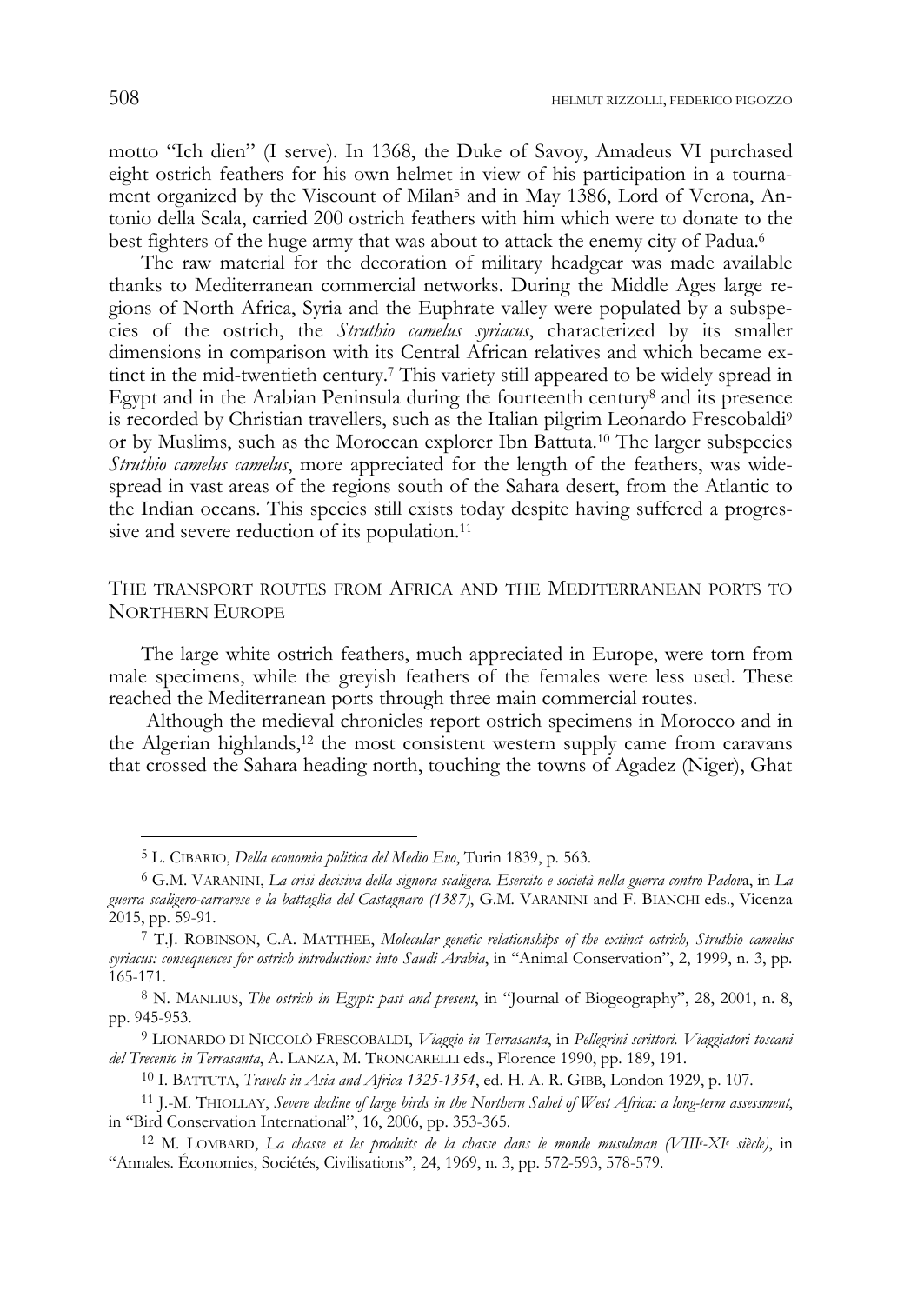j

(Libya), Ghadames (Libya) and which converged mainly at the port of Tunis.13 Other western supply routes followed the Atlantic coast or reached Sijilmassa and Tahert, then passed the Atlas Mountains and replenished the numerous ports of the current Algerian coast<sup>14</sup>.

From here the feathers were sold by the Aragonese merchants, who transported boxes full of feathers to the island of Mallorca or to the Spanish ports.15 Sometimes the feathers reached the main Italian ports through direct imports, such as the transfer route from Susa (Tunisia) to Genoa operated in 1470 by Giovanni Gregorio Stella16 or the trade between the various ports of the "Barberia" and the Pisan Port, which in 1460 were subject to an import tax of  $4\frac{0}{0}$  17

A second important route crossed Egypt and, exploiting the course of the Nile, linked the capture areas of the ostriches which were in the current regions of Sudan and the Horn of Africa to the large commercial city of Cairo18. From here, the feathers were taken to the port of Alexandria, where they replenished the western galleys: a Venetian commercial *tariffa* which already existed in the fifteenth century, offers precise indications on the importation of feathers from Egypt detailing wholesale prices and tares useful for the determination of the toll duties.<sup>19</sup>

The third supply route departed from the Horn of Africa, circumnavigated the Arabian Peninsula and through the Persian Gulf entered into the Euphrates delta to reach the commercial city of Basra. From there, the caravans steered away from the usual caravan tracks and headed to Aleppo, a logistic hub of primary importance

<sup>13</sup> M. PRAX, *Commerce de l'Algérie avec la Mecque et le Sudan*, in "Revue de l'Orient et de L'Algérie: bulletin de la Société orientale", 5, 1849, pp. 337-348; M. ABITBOL, *Le Maroc et le commerce transsaharien du XVIIe au début du XIXe siècle*, in "Revue de l'Occident musulman et de la Méditerranée", 30, 1980, pp. 5-19.

<sup>14</sup> I. HOUSSAYE MICHIENZI, *Datini*, *Majorque et le Maghreb (14e -15e siècles). Réseaux, espaces méditerranéens et stratégies marchandes*, Leyde 2013, pp. 224-231.

<sup>15</sup> M.D. LÓPEZ PÉREZ, *La Corona de Aragón y el Magreb en el siglo XIV: 1331-1410*, Barcelona 1995, pp. 365, 525; I. HOUSSAYE MICHIENZI, *Le commerce des plumes d'autruche de l'Afrique subsaharienne aux marchés européens (fin XIVe -début XVe siècle)*, in *Le commerce du luxe: production, exposition et circulation des objets précieux du Moy-en Âge à nos jours*, N. COQUERY, A. BONNET eds., Paris 2015., pp. 16-26.

<sup>16</sup> R. URBANI, *Ricerche d'archivio nei rapporti tra Genova ed il Nord-Africa alla fine del Quattrocento*, in *Ricerche d'archivio e studi storici in onore di Giorgio Costamagna*, Rome 1974, pp. 139-145, doc. 4, 144-145.

<sup>17</sup> *Traités de paix et de commerce, et documents divers concernant les relations des Chrétiens avec les Arabes de l'Afrique septentrionale au moyen-âye*, ed. L. DE MAS LATRIE, Paris 1866, pp. 334-335; M. AMARI, *I diplomi arabi del R. archivio fiorentino: testo originale con la traduzione letterale e illustrazioni*, Florence 1867, doc. IX, pp. 66-67.

<sup>18</sup> A. DAVID, *The Mercantile Activity of Avraham Colon in Sixteenth-Century Egypt*, in "Pe'amim", 51, 1992, pp. 107-123; IDEM, *The Role of Egyptian Jews in Sixteenth-Century International Trade with Europe: A Chapter in Social-Economic Integration in the Middle East*, in *"From a sacred source": genizah studies in honour of Stefan C. Reif*, B. OUTHWAITE, S. BHAYRO eds., Leiden-Boston 2011, pp. 117-118.

<sup>19</sup> A. SOPRACASA, *Venezia e l'Egitto alla fine del Medioevo. Le tariffe di Alessandria*, Alessandria 2003, *Tariffa Arimondo*, p. 439, II.16.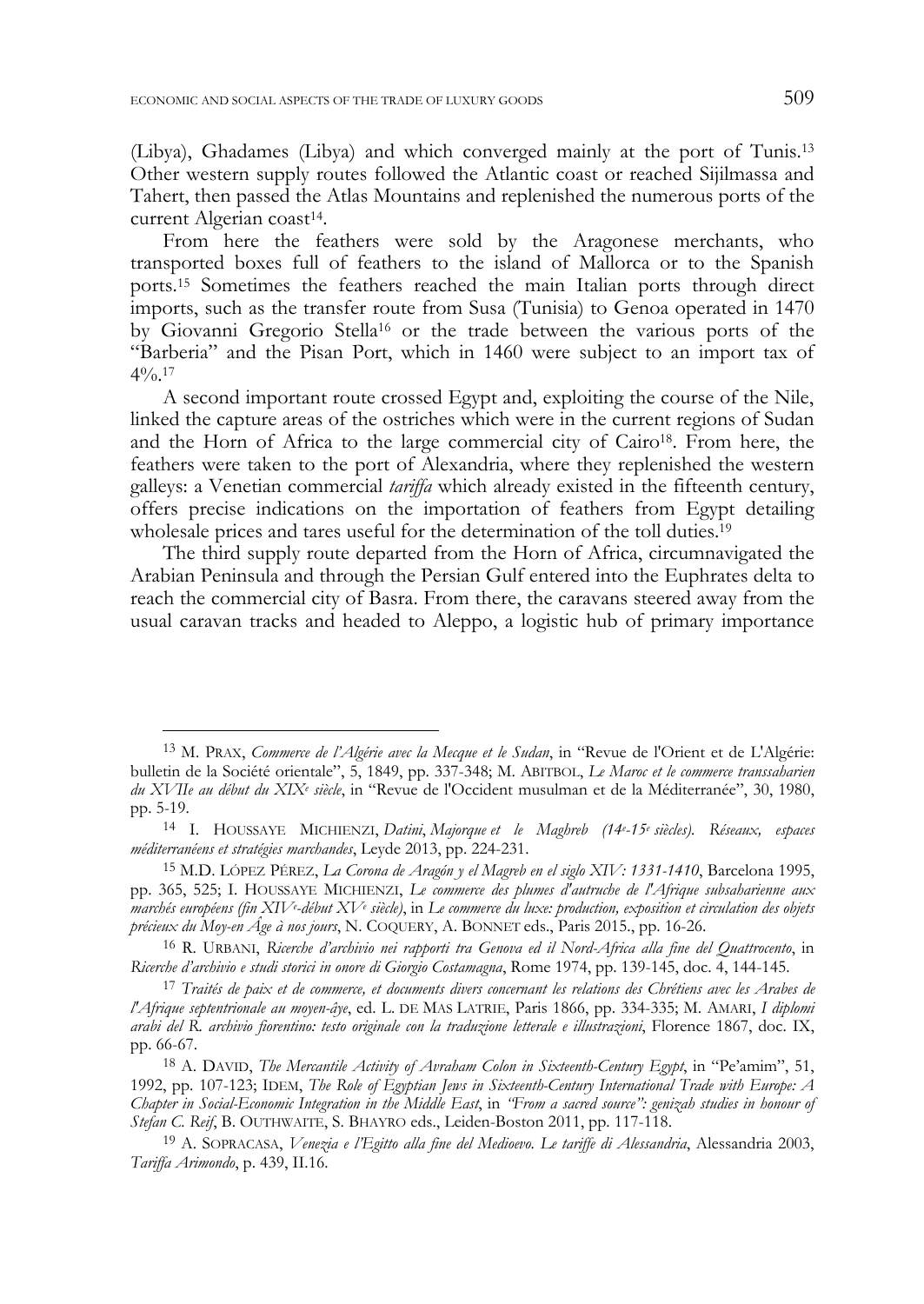towards the Mediterranean:20 from Syria, the feathers were then traded at the port of Tripoli and finally reached Venice by sea via Cyprus.21

The supply routes were not always feasible due to war or to the presence of commercial restrictions. On the western route, for example, the obstacles set up by Aragonese merchants against foreign commercial competition often forced Italian economic operators not to take supplies directly from African ports, but instead to use Spanish intermediation: so the Tuscan merchants had to set up a base in Mallorca to obtain the feathers they sold to Italy or France,<sup>22</sup> while the Lombard merchants had to go to Valencia to supply the port of Genoa.23 In Venice too, the prolonged interruption of galley navigation to Syria and Egypt may have provoked the temporary rarefication of feathers. Lorenzo da Pavia writes in a letter from April 1501: "*I have searched the whole of Venice without success for it has been 3 years that the Galleys do not sail."* (*ò cercato tuta Venecia in modo che non se ne trova perché l'è 3 anj che le*  galeie non àno navegado).<sup>24</sup> At that time the Venetian authorities encouraged multiple supply channels, attempting to intercept even the supplies coming from Maghreb through the Tyrrhenian Sea: a shipment of feathers organised by the Datini company from Mallorca to Venice was noted in 139625 and in the sixteenth century the import duty on feathers imported from the Venetian mainland was even five times lower than those arriving from Alexandria.<sup>26</sup>

The logistical hub ports of Majorca, Genoa and Venice constituted both the points of destination for African exports and the points of origin of the supplies to the Northern European markets. Between 1397 and 1401 agents of the Tuscan Datini company supplied their Tuscan partners established in Bruges from Mallorca,<sup>27</sup> while the port of London was supplied with ostrich feathers in 1470 by Baldassarre Squarciafico, and in 1484 by Enrico Camilla and Geronimo Salvago all from Genoa.28 Even Bartolomero di Pasi's *tariffa,* which was published in Venice in 1503 but is in reference to the situation in place at the end of the fifteenth century, mentions ostrich feathers as one of the most sought-after goods in Bruges and Antwerp, thus advising exportation with the annual convoy of Muda.29 In 1516, individual English merchants had dozens of feathers on the London Bridge.30

26 ALESSANDRO MOROSINI, *Tariffa del pagamento di tutti i dacii di Venetia*, Venice 1525, pp. 9 e 27.

<sup>20</sup> *An Economic and Social History of the Ottoman Empire, 1300-1914*, H. İNALCIK, D. QUATAERT eds., New York 1994, p. 340. 21 *Lettres ďun marchand vénitien Andrea Berengo (1553-1556)*, ed. U. TUCCI, Paris 1957, pp. 266.

<sup>22</sup> I. HOUSSAYE MICHIENZI, *Datini, Majorque et le Maghreb*, cit., pp. 222-223.

<sup>23</sup> P. MAINONI, *Mercanti lombardi tra Barcellona e Valenza nel basso Medioevo*, Bologna 1982, pp. 65- 66, 74-75, 114, 132.

<sup>24</sup> *Isabella d'Este and Lorenzo da Pavia. Documents for the History of Art and Culture in Renaissance Mantua*, C.M. BROWN, A.M. LORENZONI eds., Genève 1982, doc. 37, p. 54.

<sup>25</sup> I. HOUSSAYE MICHIENZI, *Datini, Majorque et le Maghreb*, cit., p. 501.

<sup>27</sup> I. HOUSSAYE MICHIENZI, *Datini, Majorque et le Maghreb*, cit., p. 223, note 178, pp. 521-522, 525.

<sup>28</sup> A. NICOLINI, *Commercio marittimo genovese in Inghilterra nel Medioevo (1280-1495)*, in "Atti della Società Ligure di Storia Patria", 121, 2007, n. 1, pp. 215-328, 281-282.

<sup>29</sup> BARTOLOMEO DI PASI, *Tariffa de pexi e mesure. Con gratia et privilegio*, Venezia 1503, pp. Hi-Hii.

<sup>30</sup> *Letters and Papers, Foreign and Domestic, Henry VIII*, ed. J. S. BREWER, II/II, London 1864, *Revel Accounts n. 9*, p. 1509.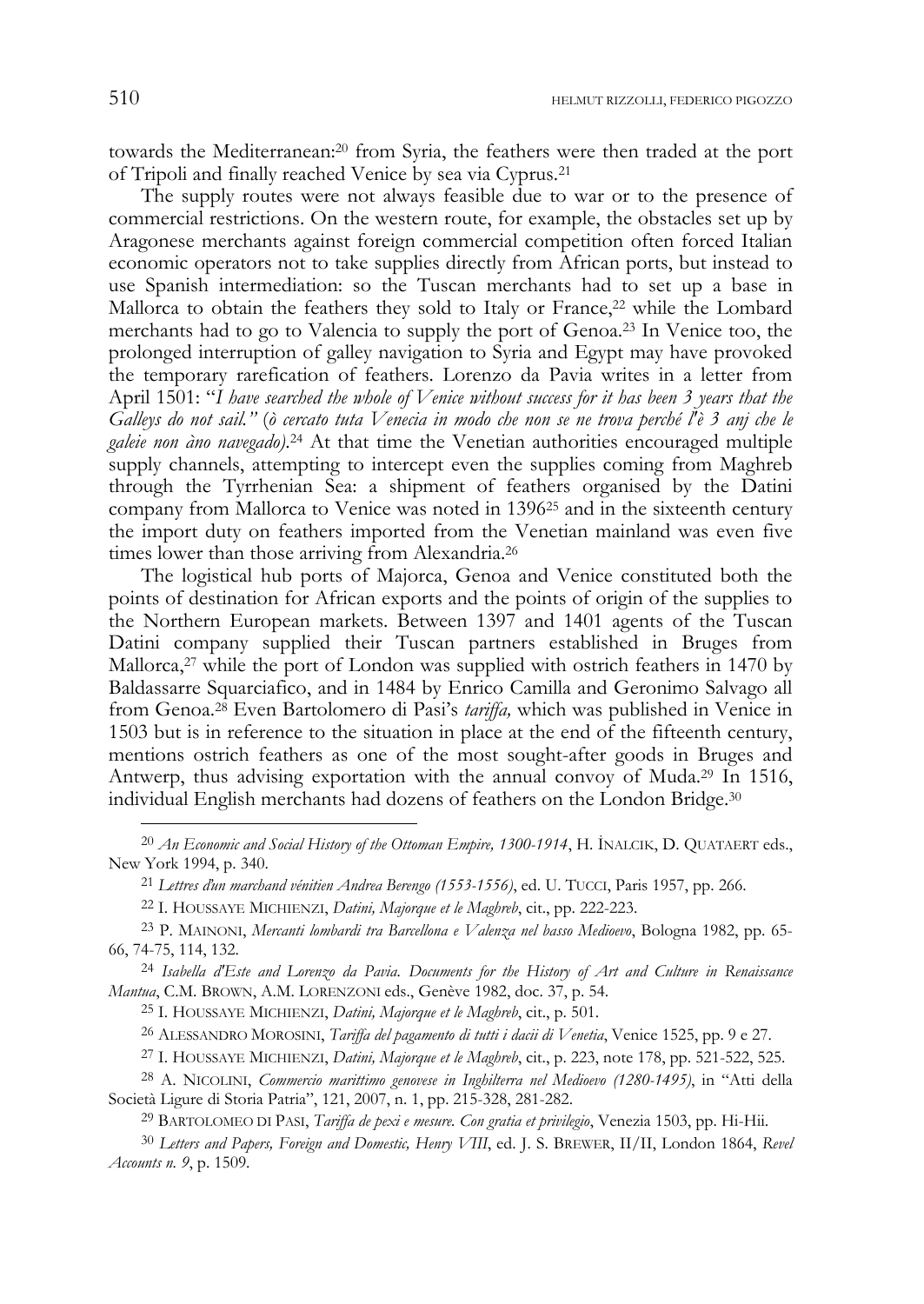It is certainly more difficult to reconstruct the terrestrial trading routes: in the early decades of the fifteenth century, Lombard merchants, established in Savona Nicola da Montiglio and his brother Francesco used the port of Genoa for their supplies of ostrich feathers purchased in Valencia, as did Giovanni da Corteregina, an agent of the Milanese merchant Antonio Rabia, for shipments from Valencia to Milan.31 Venice obviously supplied its nearest Italian regions as demonstrated by a commercial transaction with Padua from 140132 or the correspondence from the 15th-16th century between the marquises of Mantua with their procurators in the lagoon city33. However, there is evidence that the Venetian market also supplied regions north of the Alps: purchases of feathers in Venice are testified to in the fifteenth-century account books of the dukes of Austria34 and in the letters of Albrech Durer to his friend Willibald Pirckeimer of Nuremberg.35 The *Tariffa oder Uncostbüchlein von allen Waren in Venedig*, published in Frankfurt in 1572, explicitly cites ostrich feathers among the goods that the German merchants could find in Venice.36 Instead, from Antwerp the feathers travelled south towards Cologne, as evidenced by the letters of the Ravensburg merchant Hans Hillenson from the early 16th century.37

#### FEATURES OF THE RAW MATERIALS AND MARKETING METHODS

Due to the extreme delicacy of the feathers, it is unlikely that the birds were killed during bloody hunts with dog packs and lances, as was a customary practice in Europe and depicted in the engravings of Antonio Tempesta, for this would risk the precious goods for export getting broken or stained by blood in an irreparable way. As some images of the early twentieth century show, animals could be caught without the shedding of blood and tied at the legs to prevent escape or defensive jumps.

<sup>31</sup> P. MAINONI, *Mercanti lombardi tra Barcellona e Valenza*, cit., pp. 65-66, 74-75.

<sup>32</sup> F. PIGOZZO, *Appunti sul commercio veneziano di piume di struzzo fra medioevo e prima età moderna*, in "Archivio Veneto", ser. VI, 16, 2018, forthcoming.

<sup>33</sup> In 1496 Isabella d'Este, Marchioness of Mantua, wrote to her attorney Giorgio Brognolo asking for both white and black pens (C. ZAFFANELLA, *Isabella d'Este e la moda del suo tempo*, in *Isabella d'Este. La primadonna del Rinascimento*, ed. D. BINI, Modena 2001, p. 217) and in 1501 another of her emissaries, Lorenzo da Pavia, complained about the scarcity of ostrich feathers on the Venetian market (*Isabella d'Este and Lorenzo da Pavia*, cit., docc. 36-37, pp. 54-55). Then in 1593 Quattrocchio, the "pennecchiaro" of the Gonzaga court, exported as many as 900 large feathers from Venice to Mantua (M. SERMIDI, *Il carteggio tra Venezia e Mantova (1588-1612)*, Cinisello Balsamo 2003, doc. 206, p. 166).

<sup>34</sup> W. MALECZEK *Die Sachkultur am Hofe Herzog Sigismunds von Tirol († 1496)*, in *Adelige Sachkultur des spätmittelalters*. *Internationaler Kongreß Krems an der Donau 22. bis 25. Sept. 1980*, Vienna 1982, p. 153.

<sup>35</sup> ALBRECHT DÜRER, *Schriften und Briefe*, ed. E. ULLMANN, Leipzig 1978, pp. 112-114, 118.

<sup>36</sup> *Tariffa Oder Uncostbüchlein, von allen Wahren in Venedig: So auß und ein gefürt mögen werden, durch Teutsche, und andere Nationen; Auch was breuch und Zoll in Venedig darinn gebraucht warden*, Nürnberg 1572, p. 47v.

<sup>37</sup> A. SCHULTE, *Geschichte der Großen Ravensburger Handelsgesellschaft 1380-1530*, II, Stuttgart-Berlin 1923, p. 218.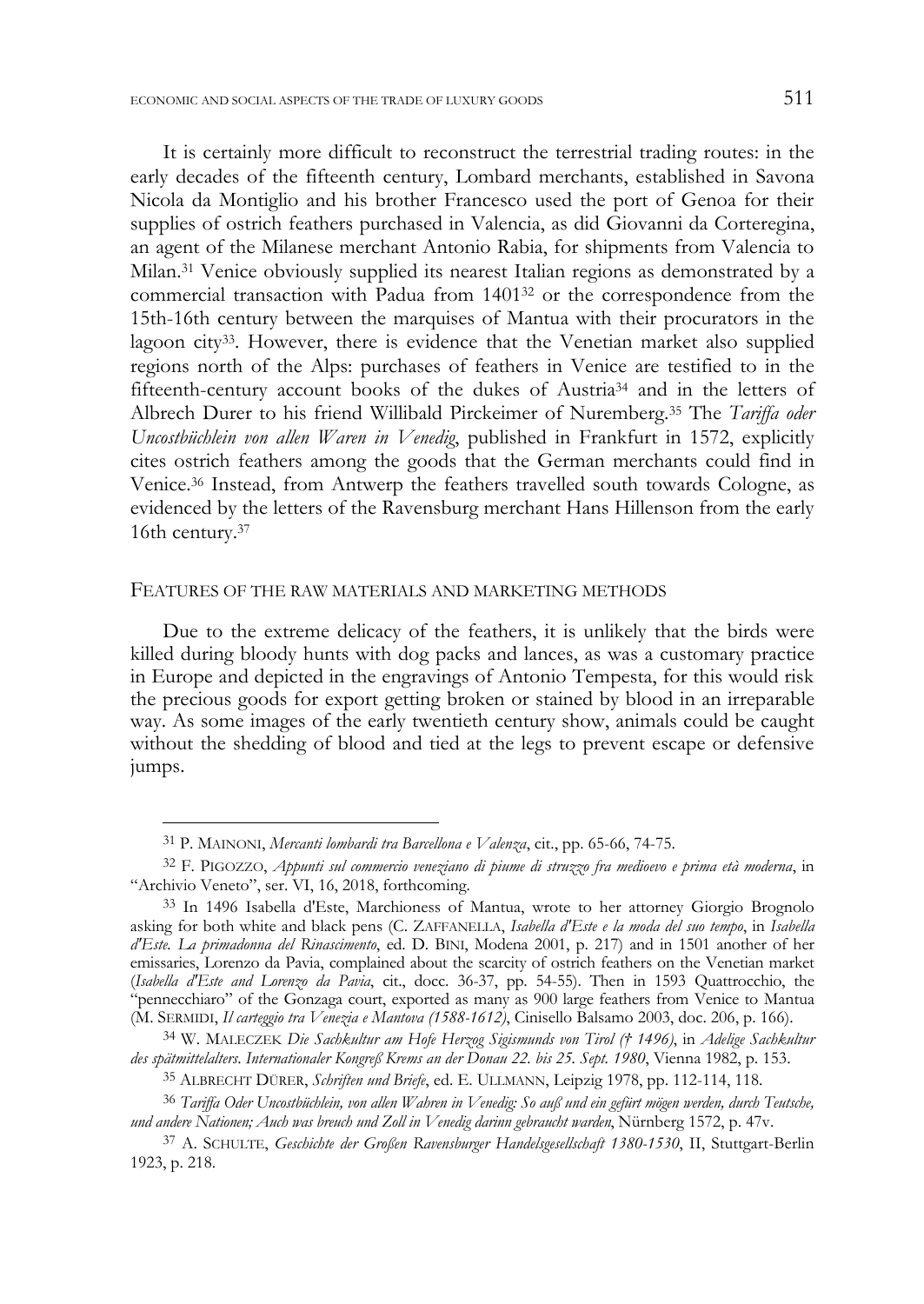Once carefully plucked from the slaughtered animal, the feathers were collected in bundles38 and inserted into wooden crates, as testified to in 1470 by a Genoese merchant in Sousse, Tunisia *(capsia una in qua erant plures matii plumarum strutii)*. 39 The use of rigid enclosures was essential to prevent the breakage of the rachis or the tearing of the barbs during long journeys across the desert on the back of camels. For greater protection of the goods, there are accounts from the sixteenth century of the use of sheets of paper placed inside the boxes to divide the goods, (*governamele ben in cartta*).40 In the large trading centres of the North African coast where the goods were still being sold wholesale, the product underwent an initial cleaning process, which was necessary to remove the accumulated sand and dirt (the feathers exported from Alexandria, for example, were *spazade*, meaning cleaned).41 The long transfers and the equally long storage periods put the feathers at risk as they could easily be attacked by moths $42$  or perish. $43$ 

Before being sold for retail in European ports, the feathers were subjected to a more thorough washing process with warm water and soap this was essential to remove the dust and saltiness accumulated during the journey: in this way they regained their original shiny appearance. A high temperature wash would have removed the dirt more quickly, but would have irreparably damaged the feathers, causing their sale value to drop.44

### THE REVOLUTION OF COLOUR

-

Towards the end of the 14th century, iconographic sources begin to show traces of a revolution in the trade of ostrich feathers. In the Oratory of San Giorgio in Padua, between 1379 and 1384, Altichiero di Zevio depicted Saint George dressed in knight armour wearing a helmet decorated with a two-tone feather, red on the left half and white on the right. Other varieties of colour are illustrated in the

<sup>38</sup> *Maci due de pene de struzo* (*Quaderno di bordo di Giovanni Manzini prete notaio e cancelliere (1471-1484)*, ed. L. GRECO, Venice 1997, p. 59); *mazi dusento de pene de struzo* (*Traités de paix et de commerce,* cit*.*, VII, *Republique de Venise*, doc. XXV, p. 269).

<sup>39</sup> R. URBANI, *Ricerche d'archivio nei rapporti tra Genova ed il Nord-Africa*, cit., doc. 4, p. 144.

<sup>40</sup> *Lettres ďun marchand vénitien Andrea Berengo (1553-1556)*, cit., doc. 99, p. 112.

<sup>41</sup> A. SOPRACASA, *Venezia e l'Egitto alla fine del Medioevo,* cit*.*, p. 439, II.16.

<sup>42</sup> In a letter from Valencia to Mallorca, an agent from the Datini company asks a colleague to procure feathers *"*that they should be big and well thick and that they should not be camolate*",* that is, infested with moths (I. HOUSSAYE MICHIENZI, *Le commerce des plumes d'autruche de l'Afrique,* cit., p. 25). In a chest of the Estense wardrobe in 1494, several ostrich feathers damaged by moths were found: "*Una capsa dipinta cum pene di struzo bianche et tincte de più colori et assai di tarmate et guaste*" (G. CAMPORI, *Raccolta di cataloghi ed inventarii inediti di quadri, disegni, bronzi, dorerie, smalti, medaglie, avorii, ecc. dal secolo XV al secolo XIX*, Modena 1870, doc. II, p. 33).

<sup>43</sup> In the correspondence of the German merchant Hans Hillenson of 1507, he complains of the failure to sell a cargo of feathers coming from Antwerp in Cologne, because the product is likely to have been damaged in storage (A. SCHULTE, *Geschichte der Großen Ravensburger Handelsgesellschaft*, cit., doc. 89, p. 446).

<sup>44</sup> M. SERMIDI, *Il carteggio tra Venezia e Mantova*, cit., doc. 310, p. 206.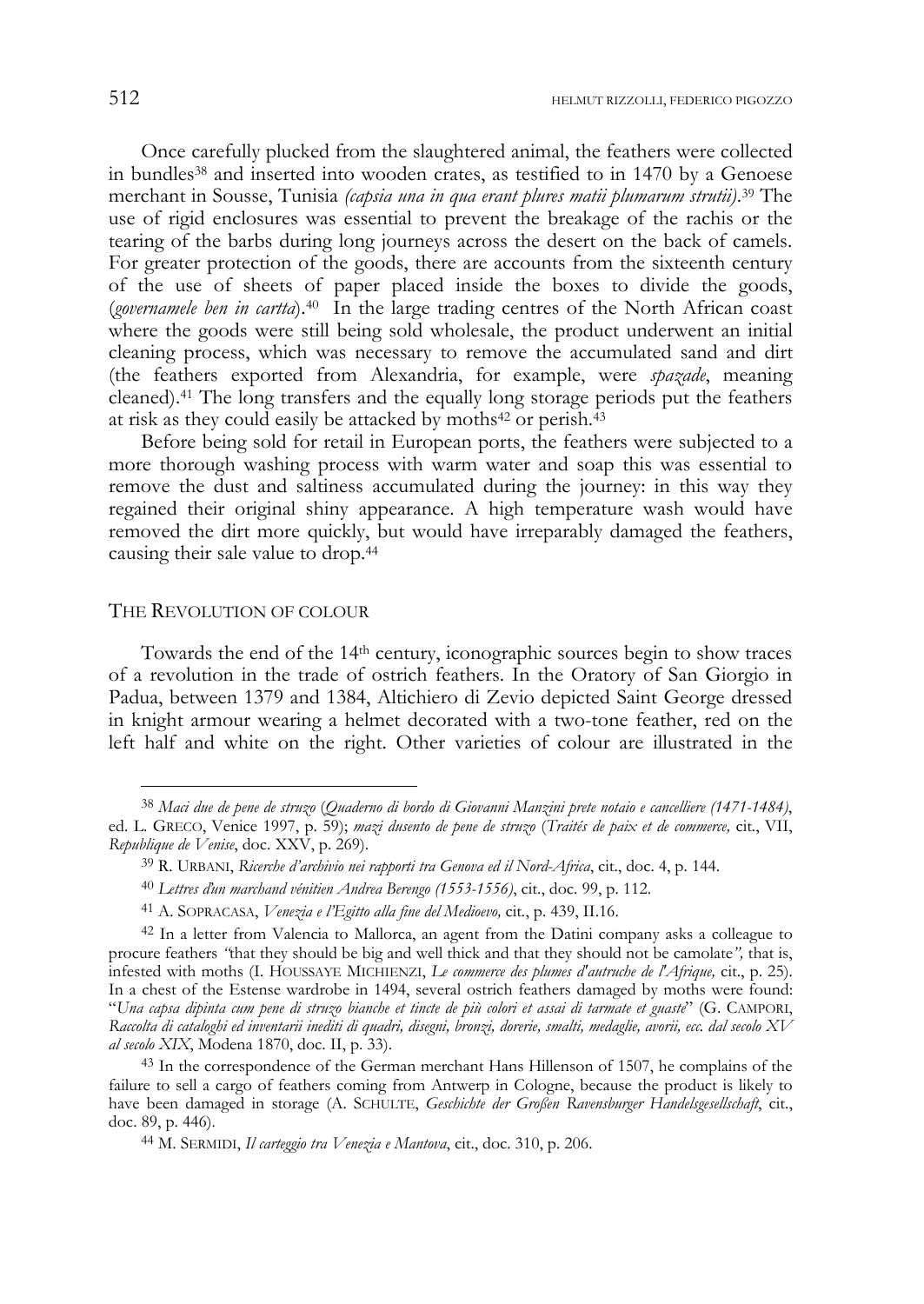miniatures of some manuscripts produced in the Lombard area, dated between the seventies and eighties of the fourteenth century. In a battle scene illustrated in the *Guiron le Courtois* in the *Bibliothèque nationale de France*, a knight is wearing a helmet decorated with a plume containing a green feather placed between two red feathers while another knight wears a typical *Topfhelm* on his head which is richly decorated with a plume containing a green feather placed between two blue feathers. Finally, there is also a knight without armour, wearing a *zuccotto* hat, which in the front part has an eye-catching red ostrich feather<sup>45</sup>. Likewise, a manuscript on the Search for the Holy Grail, produced for the Visconti court around 1380, shows a knight wearing a long light-blue feather on his *Topfhelm*, while in another scene the hero Galaad is depicted wearing a helmet, on which stands a solemn composition of three plumes containing red feathers sometimes combined with either blue or green feathers46. Within a very short time, during the late eighties, these decorations show a further enrichment with the composition of tricoloured plumes. The *Cronaca universale* of the *Universitätsbibliothek of Kassel*, written in Bavaria around 1385, illustrates a warrior wearing a small helmet adorned with white, red and black feathers, while in front of him another knight is depicted with a helmet decorated with two red feathers.<sup>47</sup>

The presence of coloured feathers in these new iconographic models shows how rapidly the trend spread and how fast the commercial contacts between Mediterranean ports, Atlantic ports and Central Europe were. In fact, during the eighties of the fourteenth century, an elaborately decorated breviary was written in the Belgian abbey of Saint Bavone of Ghent which depicts a man in full-length armour wearing a helmet on which a long, red ostrich feather is attached. Other illustrated characters wear blue feathers on felt hats.48 To give another example, a fresco from around the year 1400 in the church of San Procolo in Naturno, in the Tyrolean Alps, depicting *I Re Magi* shows a knight in armour with his head covered in a cloth cap, adorned on the front by a long two-tone feather, white on the left and red on the right, thus replicating the colouring technique used twenty years earlier in the Oratory of San Giorgio in Padua.

The early appearance of coloured feathers in the Northern Italian market is well documented by the correspondence of Tommaso di Giovanni, trade agent for the Datini company in Milan, who in 1396 communicated the arrival of 400 ostrich feathers from Brescia *(asa' belle e conpartite bene di cholore, co 150 bianche, 100 rose e resto s' nero e verde e azurre e alchuna berettina conpartite)*. The businessman wrote that as the city was by then overflowing with such a precious product, he advised that it should be exported in order to gain a profit: it was therefore decided that it should

j

<sup>45</sup> BNF, *Département des Manuscrits*, *Division occidentale*, *Nouvelle acquisition française*, 5243, cc. 38r, 55r, 65v.

<sup>46</sup> BNF, *Département des Manuscrits, Division occidentale, Français*, 343, cc. 8v, 26v, 49v.

<sup>47</sup> UNIVERSITÄTSBIBLIOTHEK OF KASSEL, *2° Ms. theol*. 4, c. 46r.

<sup>48</sup> HARVARD UNIVERSITY, HOUGHTON LIBRARY, ms Lat. 267, cc. 64r, 195r, 333v.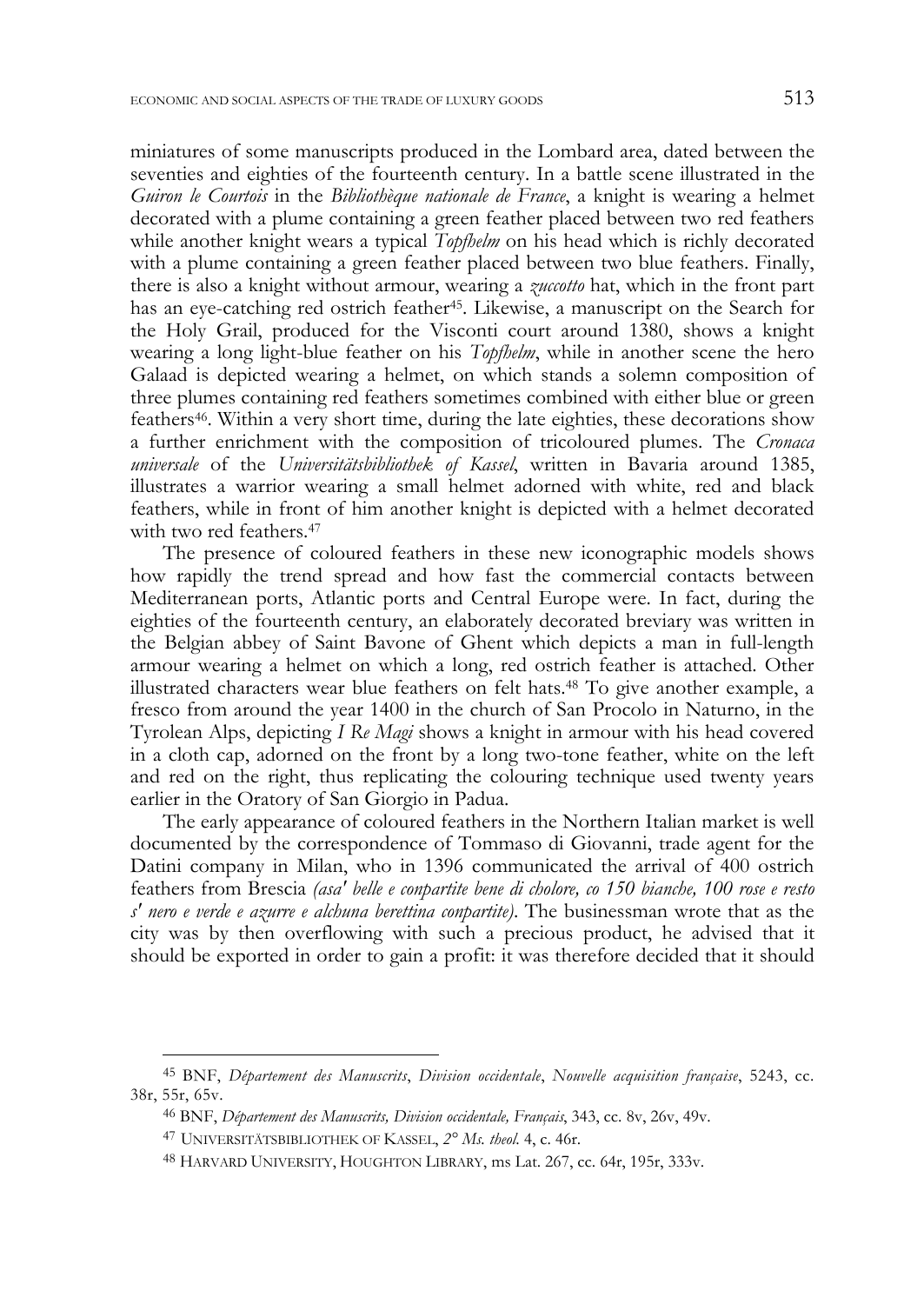be sent to Avignon for the French market.<sup>49</sup> The origin of Datini's supplies suggests that Venice was the place where the feathers were processed. A Venetian inventory of hats and bags from December 1, 1401 shows how common compositions with feathers which had undergone colouring were: Giovanni d'Andrea dai Veli, not an international merchant but a simple retailer, supplied a workshop in Padua with 42 large ostrich feathers and 69 medium-sized feathers, all of which had been coloured, as well as 44 small feathers and two bunches of damaged feathers.50

The practice of colouring the feathers was quickly established and there remains trace of practical indications on the use of colourants in a 15th century Bolognese manual: here one is advised to immerse both sides of the feather in the colouring liquid and then to dry the feather. Repeating the procedure over and over again is advised in order to fix the colour.<sup>51</sup>

It is very important to underline the fact that the processing and modification from an aesthetic point of view of the feathers that was taking place in Venice gave rise to a new product which had a much greater commercial appeal to that of the more common untreated product. This permitted the Venetian merchants to resell feathers in the same areas that had supplied them in their natural state, in a wide range of colours, ranging from pink to yellow and from light blue to green: this is very well evidenced in the correspondence of Adrea Berengo in the mid-sixteenth century, where he requests his Venetian business partner to send coloured ostrich feathers to be sold in Aleppo.52

THE ECONOMICS OF THE EXCHANGES AND DEVELOPMENT OF RELATIONS BETWEEN TRADE OPERATORS ON THE OPPOSITE SHORES OF THE **MEDITERRANEAN** 

Since ostrich feathers constituted a rare commodity, the written documentation that document the detail of their trade and allow the margins of profitability to be retraced are also rare. On short routes, for example from the port of Genoa to Milan, one could obtain a modest but relatively safe mark up: some German merchants in the early sixteenth century obtained an 11% gain on the sale of "*strusso federan*".53 Although we have seen that in 1368 Amedeo VI of Savoy paid the beauty of two and a half florins for eight feathers to be put on his crest, $54$  the

<sup>49</sup> Milano fine Trecento. Il carteggio milanese dell'Archivio Datini di Prato, ed. L. FRANGIONI, Florence 1994, I, doc. 460, pp. 333-334, doc. 472, pp. 346-348, doc. 488, pp. 363-364, doc. 490, pp. 364-365 e doc. 509, p. 380.

<sup>50</sup> F. PIGOZZO, *Appunti sul commercio veneziano di piume di struzzo*, cit..

<sup>51</sup> M.PH. MERRIFIELD, *Original Treatises: Dating from the XIIth to XVIIIth Centuries on the Arts of Painting*, in *Oil, Miniature, Mosaic, and on Glass; of Gilding, Dyeing, and the Preparation of Colours and Artificial Gems*, II, London 1849, cap. 176, p. 477; *Il Libro dei colori: segreti del secolo XV*, O. GUERRINI, C. RICCI eds., Bologna 1887, p. 149.

<sup>52</sup> *Lettres ďun marchand vénitien Andrea Berengo*, cit., doc. 99, p. 112.

<sup>53</sup> A. SCHULTE, *Geschichte der Großen Ravensburger Handelsgesellschaft*, cit., doc. 45, p. 287.

<sup>54</sup> L. CIBARIO, *Della economia politica del Medio Evo*, cit., p. 563.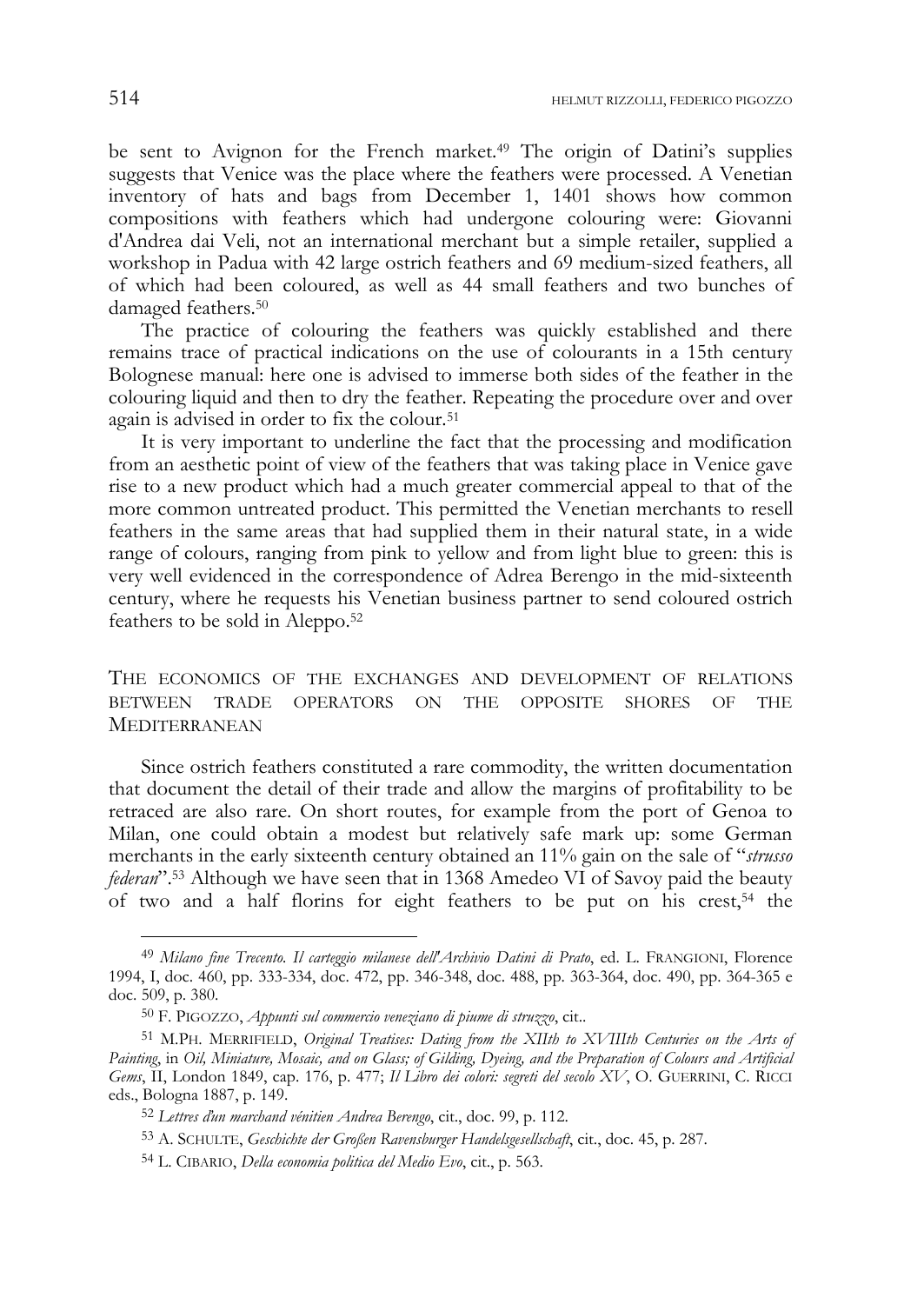correspondence of the Milan branch of the Datini company from the late fourteenth century offers many more details on the then current prices. In a letter dated March 31, 1396, the agent Tommaso di Giovanni wrote that the coloured feathers imported from Brescia cost 32 *lire* per hundred, thus corresponding to 5 feathers a gold florin, but the Milan market was not willing to pay more than 25 *lire* per hundred, or 6 feathers a florin,<sup>55</sup> the same price documented in Venice in December 1401.56 The same agent, urged by his head office to sell the goods anyway, on October 30, 1396, explained that the goods were not in demand in the city (*qui non nno quelo spaccio credete*) and warned that to sell them by force (*a vollelle vendere quando non sono domandate*) meant that no more than one florin on average could be made for every 6.7-6.9 ostrich feathers. The agent's bitter conclusion was that a saturated market as was the one in Milan, was in danger of producing a lossmaking trade (*ma qui, quando una chosa non chiesta e vollella pur vendere, si chonviene gittar via. Fate ora chome vi pare*)57. In the summer of 1507, a similar situation occurred to the German merchant Hans Hillerson who bought 282 ostrich feathers at the price of 1 gold florin per *mass*58 in Antwerp and sent them for sale to Cologne: here, however, the market price was only  $\frac{3}{4}$  of a florin per *mass* and so the batch of feathers had to be sent back to Belgium.59 Finally, in 1553, Namerio Varioti, a trade agent in Venice for a Jewish merchant, received 25% on the earnings but also paid back 25% of the losses on the sale of a batch of ostrich feathers from Egypt. $\frac{60}{1}$  In all the cases examined, the margins of gain or loss on local routes, ranging to a few hundred kilometres, fluctuated within a range of between roughly 10% and 25%.

Of course, the percentage gain on long-distance exchanges were quite different. According to the so-called *Tariffa Arimondo* of the late fifteenth century with regards to the prices of goods in Alessandria, the white feather, which had already been cleaned (*spazada*) of the dirt of the desert, had a price ranging from three to four ducats, with a tare of 10% (*vuol valler 3 duc. in 4 e dàsse 110 per*  $\tilde{C}$ <sup>o</sup>).<sup>61</sup> The uncoloured white feather, therefore, could be purchased in the African port at a cost which was four or five times lower than the sales price of the finished coloured product in Italy.

Finally, it should be considered that war events could drastically reduce the supply of feathers in the west, causing prices to rise significantly. For example, in November 1553, a few years after the conclusion of a long Venetian-Turkish war over the control of the Peloponnese peninsula, the Cairo merchant Giuda Castro sent a batch containing less than 50 kg of ostrich feathers to Venice<sup>62</sup> valued at as

j

<sup>55</sup> *Milano fine Trecento. Il carteggio milanese dell'Archivio Datini*, cit., pp. 346-348, n. 472.

<sup>56</sup> F. PIGOZZO, *Appunti sul commercio veneziano di piume di struzzo*, cit.. 57 *Milano fine Trecento. Il carteggio milanese dell'Archivio Datini*, cit., pp. 430-431, n. 581.

<sup>58</sup> Weight units used in Germanic countries, corresponding to approximately 1.5 kg.

<sup>59</sup> A. SCHULTE, *Geschichte der Großen Ravensburger Handelsgesellschaft*, cit., doc. 89, p. 446.

<sup>60</sup> A. DAVID, *The Role of Egyptian Jews in Sixteenth-Century International Trade*, cit., p. 117. 61 A. SOPRACASA, *Venezia e l'Egitto alla fine del Medioevo*, cit., p. 439, II.16.

<sup>62</sup> The total weight of the shipment is quantified in 104 *ratl*. The *ratl* was a measure of weight that varied from 300 to 450 gr (E. ASHTOR, *Levantine Weights and Standard Parcels: A Contribution to the Metrology of the Later Middle Ages*, in "Bulletin of the School of Oriental and African Studies", 45, 1982,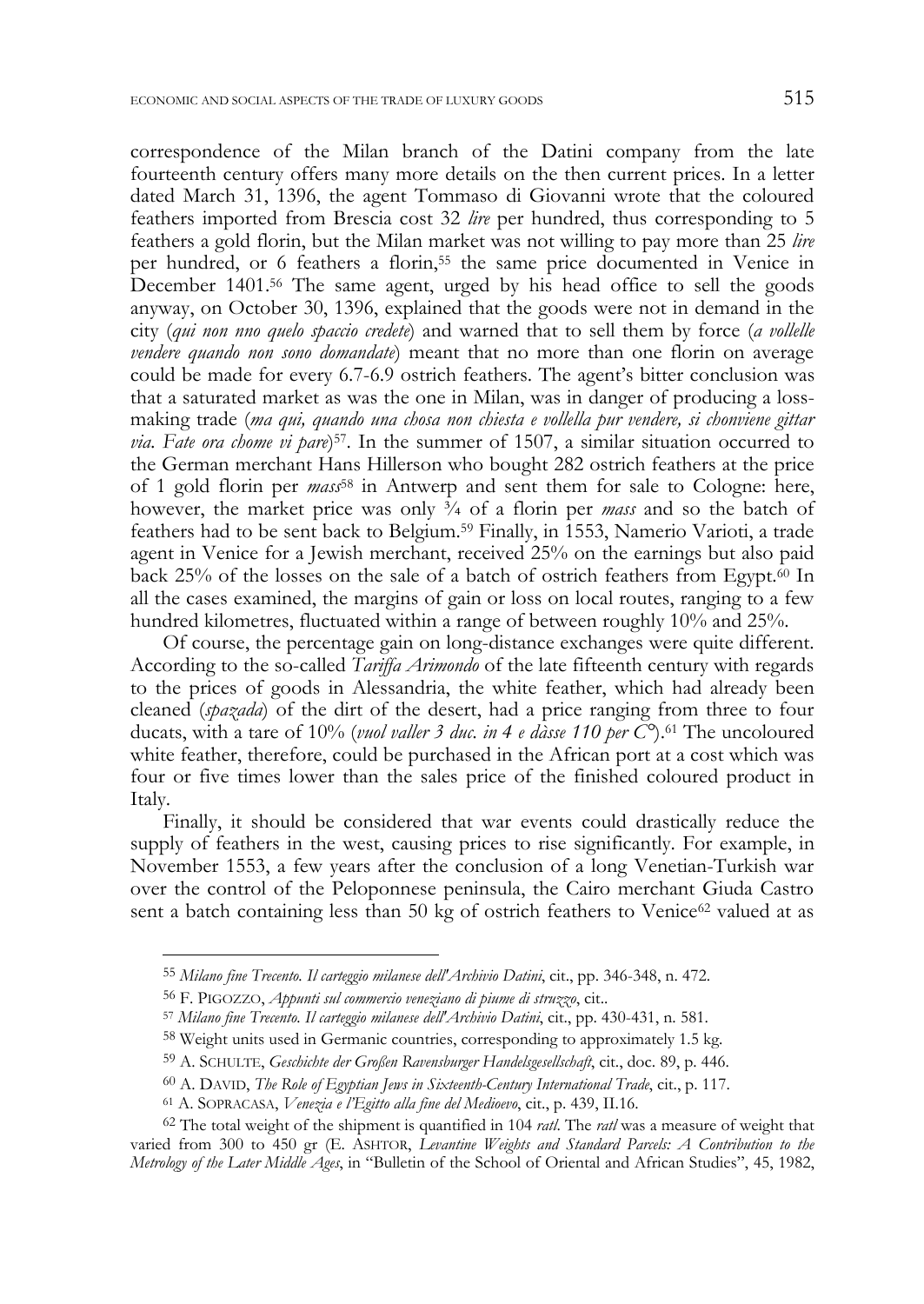much as 116 Venetian gold ducats and 20 Egyptian gold *maidini*. 63 Considering that the large white feathers of male ostriches today weigh between 80 and 100 grams, $64$ it is possible to calculate with great approximation a unit price of uncoloured feathers of one ducato every 4 pieces, if not more.

Lastly, commercial partnerships and the use of intermediaries were important: at the end of the XIV century, the Florentines did not have a fleet of commercial ships as Venice did, they used the intermediation of the Aragonese merchants and above all of the Jewish merchants.65 It has been calculated that the Mallorcan subsidiary of the Datini company received 45% of its supply of African feathers from Jews. In Egypt too, there is evidence of the important role played by Jewish merchants in sending ostrich feathers to the west. The *genizah* of Cairo has surrendered important evidence in this sense from the sixteenth century, as is clear from the correspondence of Abraham Colon or Giuda Castro.<sup>66</sup>

#### **CONCLUSIONS**

As from the end of the 15th century, ostrich feathers began to become widely used in fashion in the European markets and ended up having the monopoly in decorations in male fashion. In Italy, ostrich feathers began to be used in the making of fans for the most refined noblewomen: in 1501 Isabella d'Este, Marchioness of Mantua, was looking for black and white feathers in Venice to make a fan (*per fare uno ventalio*)67 and another fan with black feathers was present in the 1516 list of the treasures of the Duchess of Ferrara Lucrezia Borgia.68

In European courts, feathers found a progressive use even in theatrical sets: this happened in 1501 in Ferrara, where the *Sala delle udienze* in the *Palazzo della Ragione* di Ercole I d'Este was reconverted into a theatre;<sup>69</sup> and it happened also in 1511 in England, where Henry VIII buys ostrich feathers for the staging of the traditional *Twelfth Night* celebration (which corresponds to the Epiphany).70

Much more evident changes were seen in the Germanic world with the spread of the Basque beret fashion, which was positioned to fall softly on one side of the head. This new style of headgear was unable to support the ostrich feather in a straight position, as was the fashion during the Middle Ages so laying a decorative

<sup>67</sup> *Isabella d'Este and Lorenzo da Pavia,* cit., p. 243.

n. 3, pp. 471-488, 472-473; W. HINZ, *Islamische Masse und Gewichte, Umgerechnet ins metrische System*, Leiden 1955, p. 29).

<sup>63</sup> A. DAVID, *The Role of Egyptian Jews in Sixteenth-Century International Trade*, cit., p. 117.

<sup>64</sup> Z. BRAND, S.W.P. CLOETE, *An exploratory analysis to determine the impact of fixed effects and to establish genetic parameters across six types of ostrich feathers*, in "South African Journal of Animal Science", 45, 2015, n. 1, pp. 20-29, tab.2 p. 25.

<sup>65</sup> I. HOUSSAYE MICHIENZI, *Le commerce des plumes d'autruche de l'Afrique*, cit., pp. 22-23.

<sup>66</sup> A. DAVID, *The Role of Egyptian Jews in Sixteenth-Century International Trade*, cit., pp. 116-118.

<sup>68</sup> G. CAMPORI, *Raccolta di cataloghi ed inventarii inediti*, cit., doc. III, p. 36.

<sup>69</sup> F. CRUCIANI, C. FALLETTI, F. RUFFINI, *La sperimentazione a Ferrara negli anni di Ercole I e Ludovico Ariosto*, in "Teatro e Storia", 9, 1994, pp. 131-217, p. 144.

<sup>70</sup> *Letters and Papers, Foreign and Domestic, Henry VIII*, cit., *Revel Acccounts n. 3*, p. 1497.